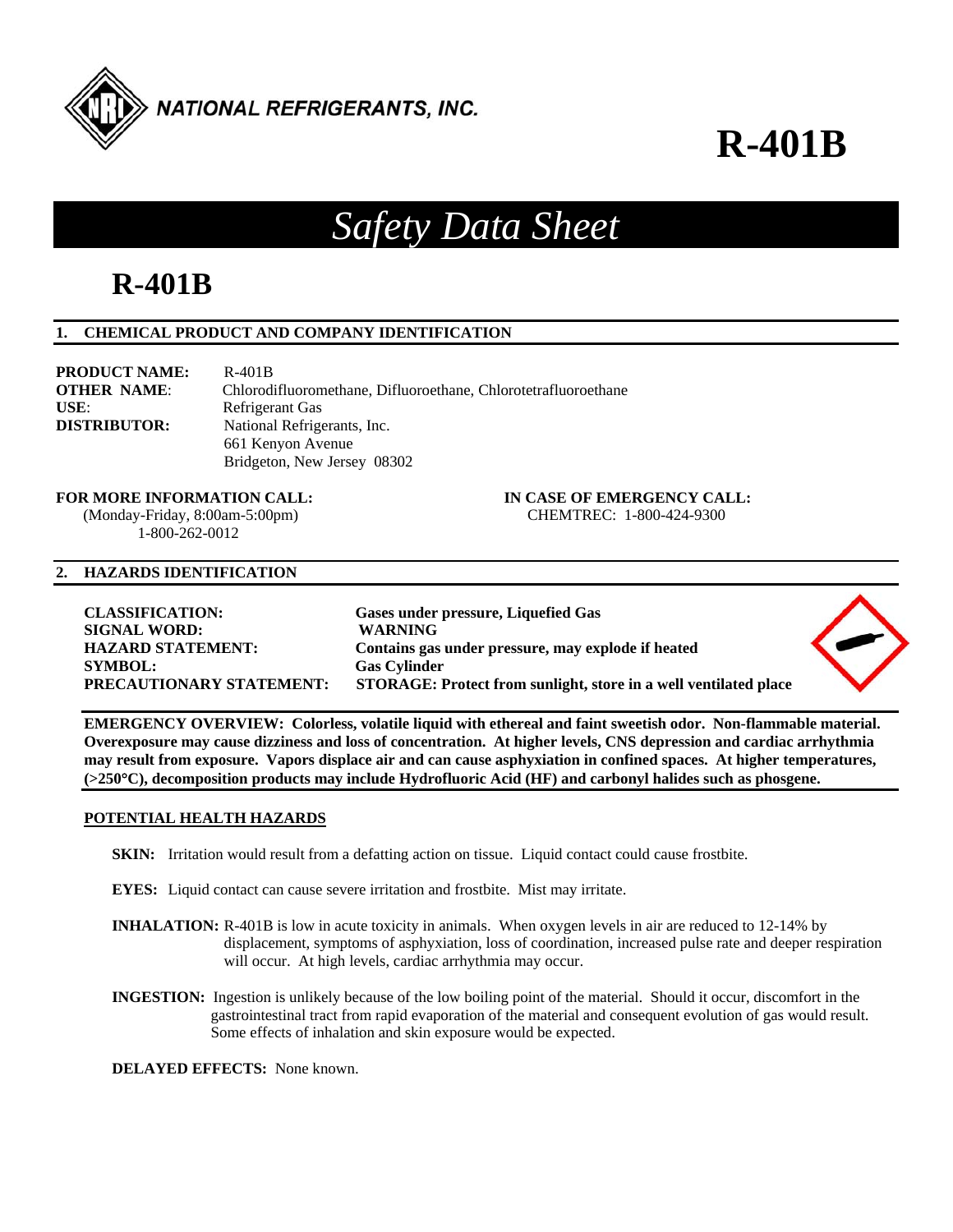

#### **3. COMPOSITION / INFORMATION ON INGREDIENTS**

| <b>INGREDIENT NAME</b>             | <b>CAS NUMBER</b> | WEIGHT % |
|------------------------------------|-------------------|----------|
| Chlorodifluoromethane (HCFC-22)    | 75-45-6           | 61       |
| Difluoroethane (HFC-152a)          | 75-37-6           |          |
| Chlorotetrafluoroethane (HCFC-124) | 2837-89-0         | 28       |

#### **COMMON NAME and SYNONYMS**

R-401B; HCFC-401B

There are no impurities or stabilizers that contribute to the classification of the material identified in Section 2

#### **4. FIRST AID MEASURES**

- **SKIN:** Promptly flush skin with water until all chemical is removed. If there is evidence of frostbite, bathe (do not rub) with lukewarm (not hot) water. If water is not available, cover with a clean, soft cloth or similar covering. Get medical attention if symptoms persist.
- **EYES:** Immediately flush eyes with large amounts of water for at least 15 minutes (in case of frostbite water should be lukewarm, not hot) lifting eyelids occasionally to facilitate irrigation. Get medical attention if symptoms persist.
- **INHALATION:** Immediately move to fresh air. If breathing has stopped, give artificial respiration. Use oxygen as required, provided a qualified operator is available. Get medical attention. Do not give epinephrine (adrenaline).
- **INGESTION:** Ingestion is unlikely because of the physical properties and is not expected to be hazardous. Do not induce vomiting unless instructed to do so by a physician.
- **ADVICE TO PHYSICIAN:** Because of the possible disturbances of cardiac rhythm, catecholamine drugs, such as epinephrine, should be used with special caution and only in situations of emergency life support. Treatment of overexposure should be directed at the control of symptoms and the clinical conditions.

#### **5. FIRE FIGHTING MEASURES**

#### **FLAMMABLE PROPERTIES**

**FLASH POINT:** Gas, not applicable per DOT regulations **FLASH POINT METHOD:** Not applicable **AUTOIGNITION TEMPERATURE:** None Determined **UPPER FLAME LIMIT (volume % in air):** None\* **LOWER FLAME LIMIT (volume % in air):** None\* \*Based on ASHRAE Standard 34 with match ignition **FLAME PROPAGATION RATE (solids):** Not applicable **OSHA FLAMMABILITY CLASS:** Not applicable

#### **EXTINGUISHING MEDIA:**

Use any standard agent – choose the one most appropriate for type of surrounding fire (material itself is not flammable)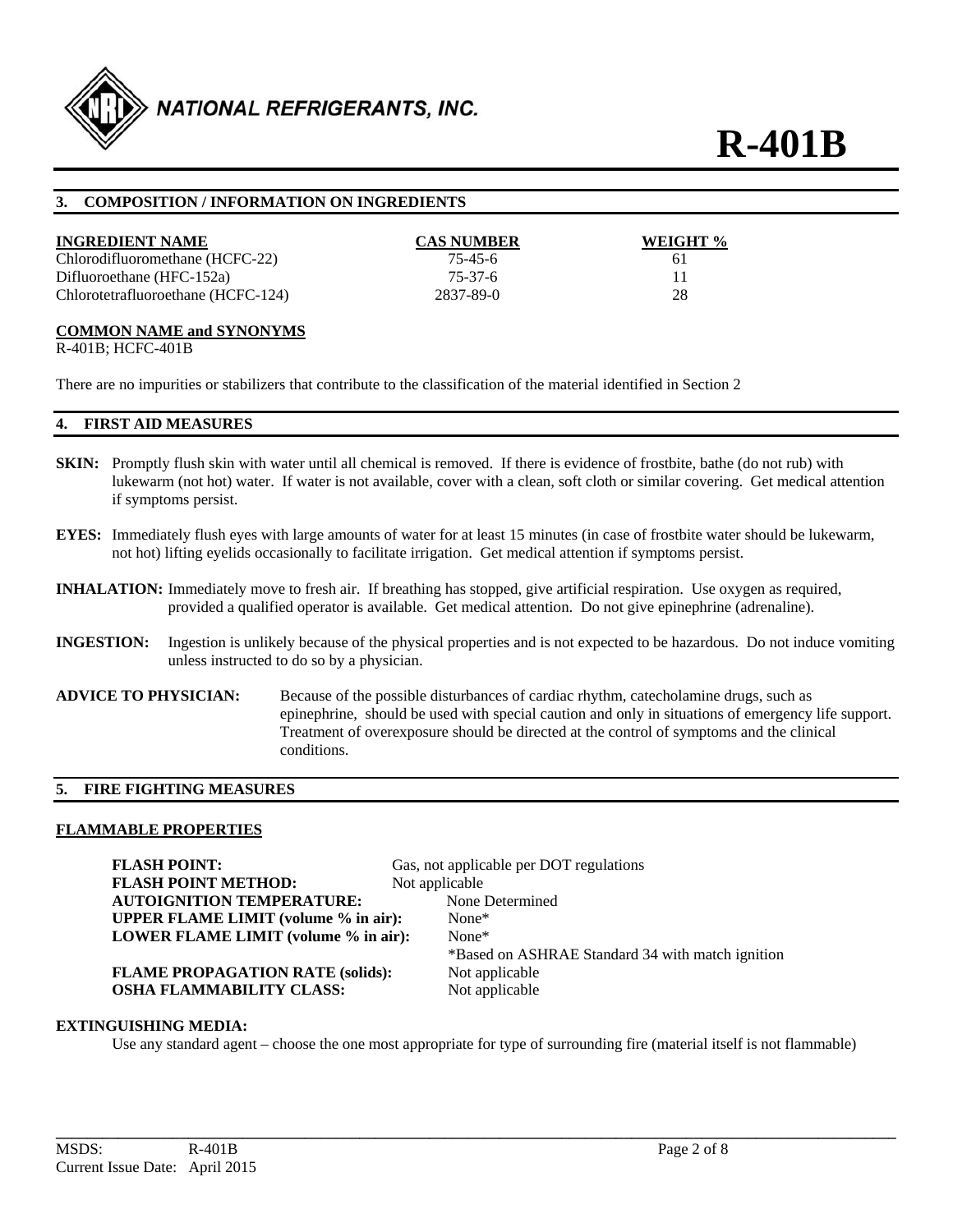

#### **UNUSUAL FIRE AND EXPLOSION HAZARDS:**

 R-401B is not flammable at ambient temperatures and atmospheric pressure. However, this material will become combustible when mixed with air under pressure and exposed to strong ignition sources.

Contact with certain reactive metals may result in formation of explosive or exothermic reactions under specific conditions (e.g. very high temperatures and/or appropriate pressures).

#### **SPECIAL FIRE FIGHTING PRECAUTIONS/INSTRUCTIONS**:

 Firefighters should wear self-contained, NIOSH-approved breathing apparatus for protection against possible toxic decomposition products. Proper eye and skin protection should be provided. Use water spray to keep fire-exposed containers cool.

#### **6. ACCIDENTAL RELEASE MEASURES**

**IN CASE OF SPILL OR OTHER RELEASE:** (Always wear recommended personal protective equipment.) Evacuate unprotected personnel. Product dissipates upon release. Protected personnel should remove ignition sources and shut off leak, if without risk, and provide ventilation. Unprotected personnel should not return to the affected area until air has been tested and determined safe, including low-lying areas.

#### **Spills and releases may have to be reported to Federal and/or local authorities. See Section 15 regarding reporting requirements.**

#### **7. HANDLING AND STORAGE**

**NORMAL HANDLING:** (Always wear recommended personal protective equipment.)

 Avoid breathing vapors and liquid contact with eyes, skin or clothing. Do not puncture or drop cylinders, expose them to open flame or excessive heat. Use authorized cylinders only. Follow standard safety precautions for handling and use of compressed gas cylinders.

R-401B should not be mixed with air above atmospheric pressure for leak testing or any other purpose. See Section 5: Unusual Fire and Explosion Hazards.

#### **STORAGE RECOMMENDATIONS:**

 Store in a cool, well-ventilated area of low fire risk and out of direct sunlight. Protect cylinder and its fittings from physical damage. Storage in subsurface locations should be avoided. Close valve tightly after use and when empty.

#### **INCOMPATIBILITIES:**

Freshly abraded aluminum surfaces at specific temperatures and pressures may cause a strong exothermic reaction. Chemically reactive metals: potassium, calcium, powdered aluminum, magnesium, and zinc.

#### **8. EXPOSURE CONTROLS / PERSONAL PROTECTION**

#### **ENGINEERING CONTROLS:**

 Provide local ventilation at filling zones and areas where leakage is probable. Mechanical (general) ventilation may be adequate for other operating and storage areas.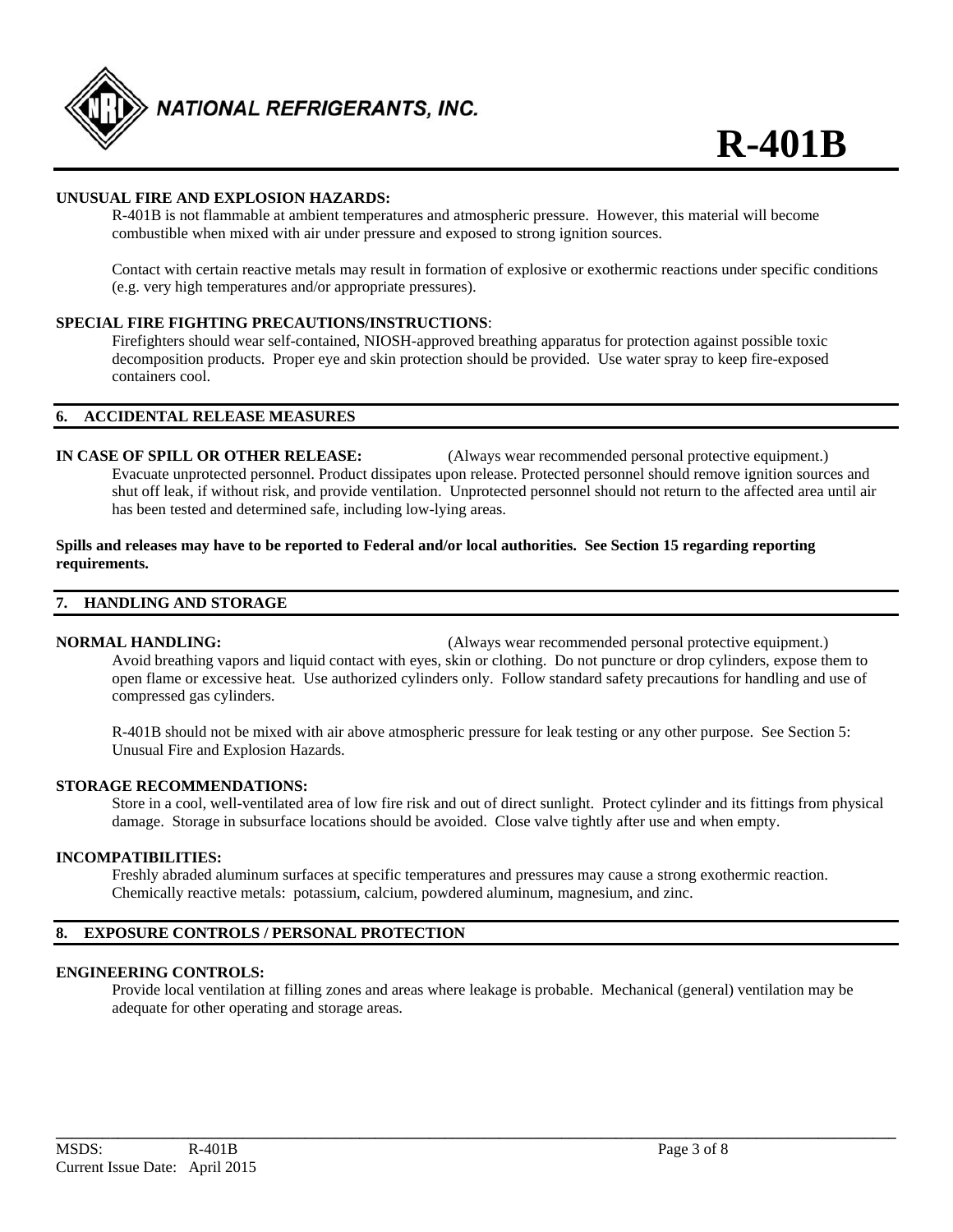

#### **PERSONAL PROTECTIVE EQUIPMENT**

#### **SKIN PROTECTION:**

 Skin contact with refrigerant may cause frostbite. General work clothing and gloves (leather) should provide adequate protection. If prolonged contact with the liquid or gas is anticipated, insulated gloves constructed of PVA, neoprene or butyl rubber should be used. Any contaminated clothing should be promptly removed and washed before reuse.

#### **EYE PROTECTION:**

 For normal conditions, wear safety glasses. Where there is reasonable probability of liquid contact, wear chemical safety goggles.

#### **RESPIRATORY PROTECTION:**

 None generally required for adequately ventilated work situations. For accidental release or non-ventilated situations, or release into confined space, where the concentration may be above the PEL of 1,000 ppm, use a self-contained, NIOSH approved breathing apparatus or supplied air respirator. For escape: use the former or a NIOSH-approved gas mask with organic vapor canister.

#### **ADDITIONAL RECOMMENDATIONS:**

 Where contact with liquid is likely, such as in a spill or leak, impervious boots and clothing should be worn. High dose-level warning signs are recommended for areas of principle exposure. Provide eyewash stations and quick-drench shower facilities at convenient locations. For tank cleaning operations, see OSHA regulations, 29 CFR 1910.132 and 29 CFR 1910.133.

| <b>EXPOSURE GUIDELINES</b> |                    |                    |                         |
|----------------------------|--------------------|--------------------|-------------------------|
| <b>INGREDIENT NAME</b>     | <b>ACGIH TLV</b>   | <b>OSHA PEL</b>    | <b>OTHER LIMIT</b>      |
| Chlorodifluoromethane      | $1000$ ppm $(8hr)$ | $1000$ ppm $(8hr)$ | None                    |
| Difluoroethane             | None               | None               | $*1000$ ppm TWA $(8hr)$ |
| Chlorotetrafluoroethane    | None               | None               | $*1000$ ppm TWA $(8hr)$ |
|                            |                    |                    |                         |

**\_\_\_\_\_\_\_\_\_\_\_\_\_\_\_\_\_\_\_\_\_\_\_\_\_\_\_\_\_\_\_\_\_\_\_\_\_\_\_\_\_\_\_\_\_\_\_\_\_\_\_\_\_\_\_\_\_\_\_\_\_\_\_\_\_\_\_\_\_\_\_\_\_\_\_\_\_\_\_\_\_\_\_\_\_\_\_\_\_\_\_\_\_\_\_\_\_\_\_\_\_\_\_\_\_\_\_\_** 

= Workplace Environmental Exposure Level (AIHA)

#### **OTHER EXPOSURE LIMITS FOR POTENTIAL DECOMPOSITION PRODUCTS:**

Hydrogen Fluoride: ACGIH TLV = 2ppm ceiling, 0.5ppm TLV-TWA

#### **9. PHYSICAL AND CHEMICAL PROPERTIES**

| <b>APPEARANCE:</b>                        | Clear, colorless liquid and vapor                                                                  |
|-------------------------------------------|----------------------------------------------------------------------------------------------------|
| <b>PHYSICAL STATE:</b>                    | Gas at ambient temperatures                                                                        |
| <b>MOLECULAR WEIGHT:</b>                  | 92.9                                                                                               |
| <b>CHEMICAL FORMULA:</b>                  | CHC1F <sub>2</sub> C <sub>2</sub> H <sub>4</sub> F <sub>2</sub> , C <sub>2</sub> HC1F <sub>4</sub> |
| <b>ODOR:</b>                              | Faint ethereal odor                                                                                |
| <b>SPECIFIC GRAVITY</b> (water $= 1.0$ ): | 1.19 @ 25 $\rm ^{\circ}$ C (77 $\rm ^{\circ}$ F)                                                   |
| <b>SOLUBILITY IN WATER (weight %):</b>    | .1 wt% $@$ 25 $°C$ and 1 atmosphere                                                                |
| $pH$ :                                    | Neutral                                                                                            |
| <b>BOILING POINT:</b>                     | $-34.7$ °C ( $-30.5$ °F)                                                                           |
| <b>FREEZING POINT:</b>                    | Unknown                                                                                            |
| <b>VAPOR PRESSURE:</b>                    | 107.6 psia @ 70°F (bubble); 94.8 psia @ 70°F (dew)                                                 |
|                                           | 250.6 psia @ 130°F (bubble); 230.3 psia @ 130°F (dew)                                              |
| <b>VAPOR DENSITY</b> ( $air = 1.0$ ):     | $\sim$ 3                                                                                           |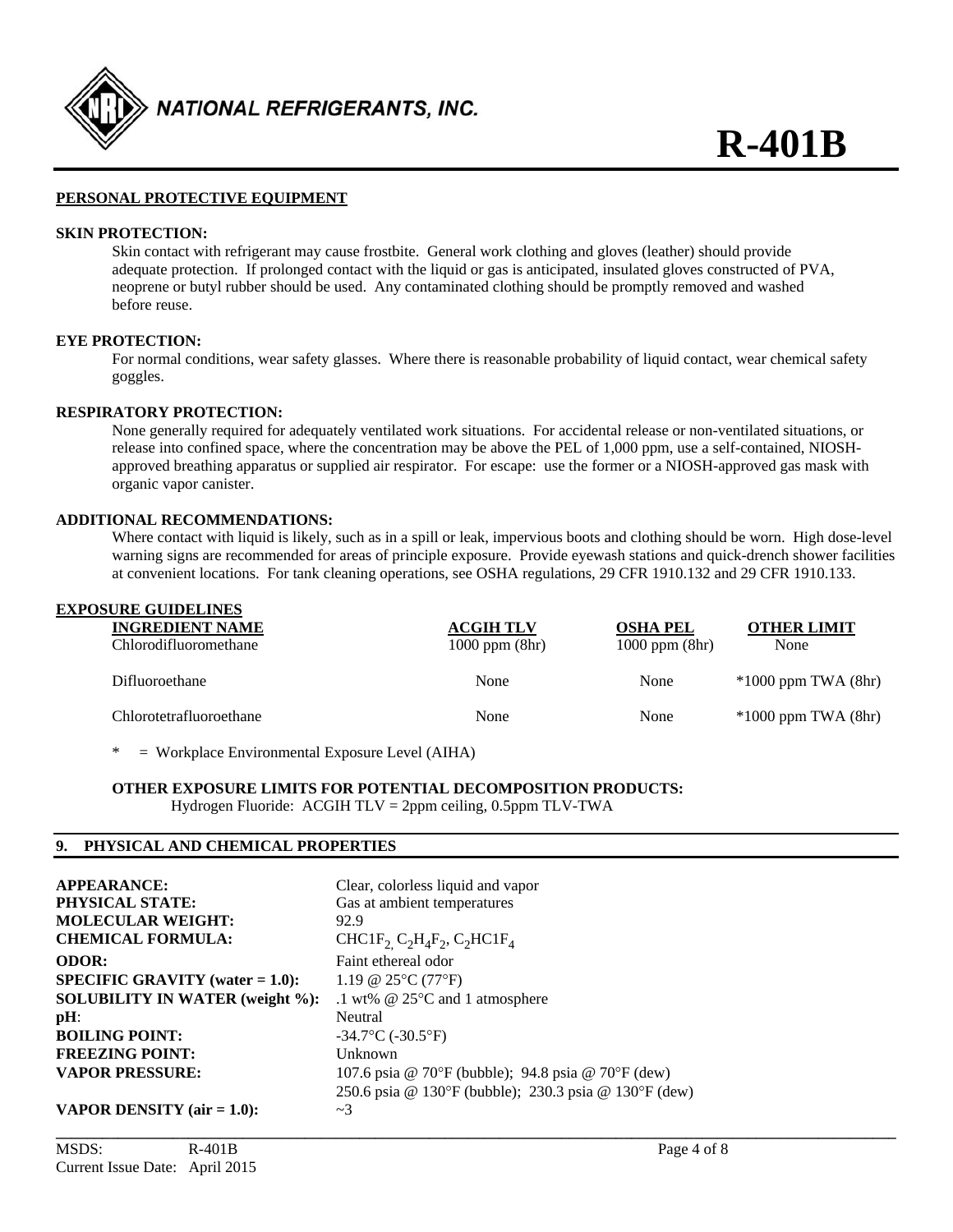

# **R-401B**

| <b>EVAPORATION RATE:</b>                 | >1               |
|------------------------------------------|------------------|
| % VOLATILES:                             | 100              |
| <b>ODOR THRESHHOLD:</b>                  | Not estab        |
| <b>FLAMMABILITY:</b>                     | Not appl         |
| LEL/UEL:                                 | None/No          |
| <b>RELATIVE DENSITY:</b>                 | $1.19$ g/cn      |
| <b>PARTITION COEFF (n-octanol/water)</b> | Not appl         |
| <b>AUTO IGNITION TEMP:</b>               | Not dete         |
| <b>DECOMPOSITION TEMPERATURE:</b>        | $>250^{\circ}$ C |
| VISCOSITY:                               | Not appl         |
| <b>FLASH POINT:</b>                      | Not appli        |

**t** established **FLAMMABILITY**: Not applicable **LEL/UEL**: None/None **RELATIVE DENSITY**: 1.19 g/cm3 25˚ C ot applicable ot determined bt applicable **FLASH POINT:** Not applicable

#### **COMPARED TO:**  $CC1<sub>4</sub> = 1$

#### **10. STABILITY AND REACTIVITY**

#### **NORMALLY STABLE: (CONDITIONS TO AVOID):**

The product is stable.

 Do not mix with oxygen or air above atmospheric pressure. Any source of high temperature, such as lighted cigarettes, flames, hot spots or welding may yield toxic and/or corrosive decomposition products.

#### **INCOMPATIBILITIES:**

 (Under specific conditions: e.g. very high temperatures and/or appropriate pressures) – Freshly abraded aluminum surfaces (may cause strong exothermic reaction). Chemically active metals: potassium, calcium, powdered aluminum, magnesium and zinc.

#### **HAZARDOUS DECOMPOSITION PRODUCTS:**

Halogens, halogen acids and possibly carbonyl halides.

#### **HAZARDOUS POLYMERIZATION:**

Will not occur.

#### **11. TOXICOLOGICAL INFORMATION**

#### **IMMEDIATE (ACUTE) EFFECTS:**

HCFC-22:  $LC_{50}$ : Inhalation 4 hr. (rat) -  $\geq$  300,000 ppm HFC-152a: Cardiac Sensitization threshold  $(dog) - \ge 25,000$  ppm HCFC-124:  $\text{EC}_{50} \text{ (rat): } \geq 140,000 \text{ ppm}$ 

#### **DELAYED (SUBCHRONIC AND CHRONIC) EFFECTS:**

HCFC-22: Subchronic inhalation (rat) NOEL – 10,000 ppm HFC-152a: Chronic NOEL –  $\geq$  25,000 ppm Not teratogenic Not mutagenic in *in-vitro* or *in-vivo* tests

#### **REPEATED DOSE TOXICITY:**

Lifetime inhalation exposure of male rats was associated with a small increase in salivary gland fibrosarcomas.

#### **FURTHER INFORMATION**:

Acute effects of rapid evaporation of the liquid may cause frostbite. Vapors are heavier than air and can displace oxygen causing difficulty breathing or suffocation. May cause cardiac arrhythmia.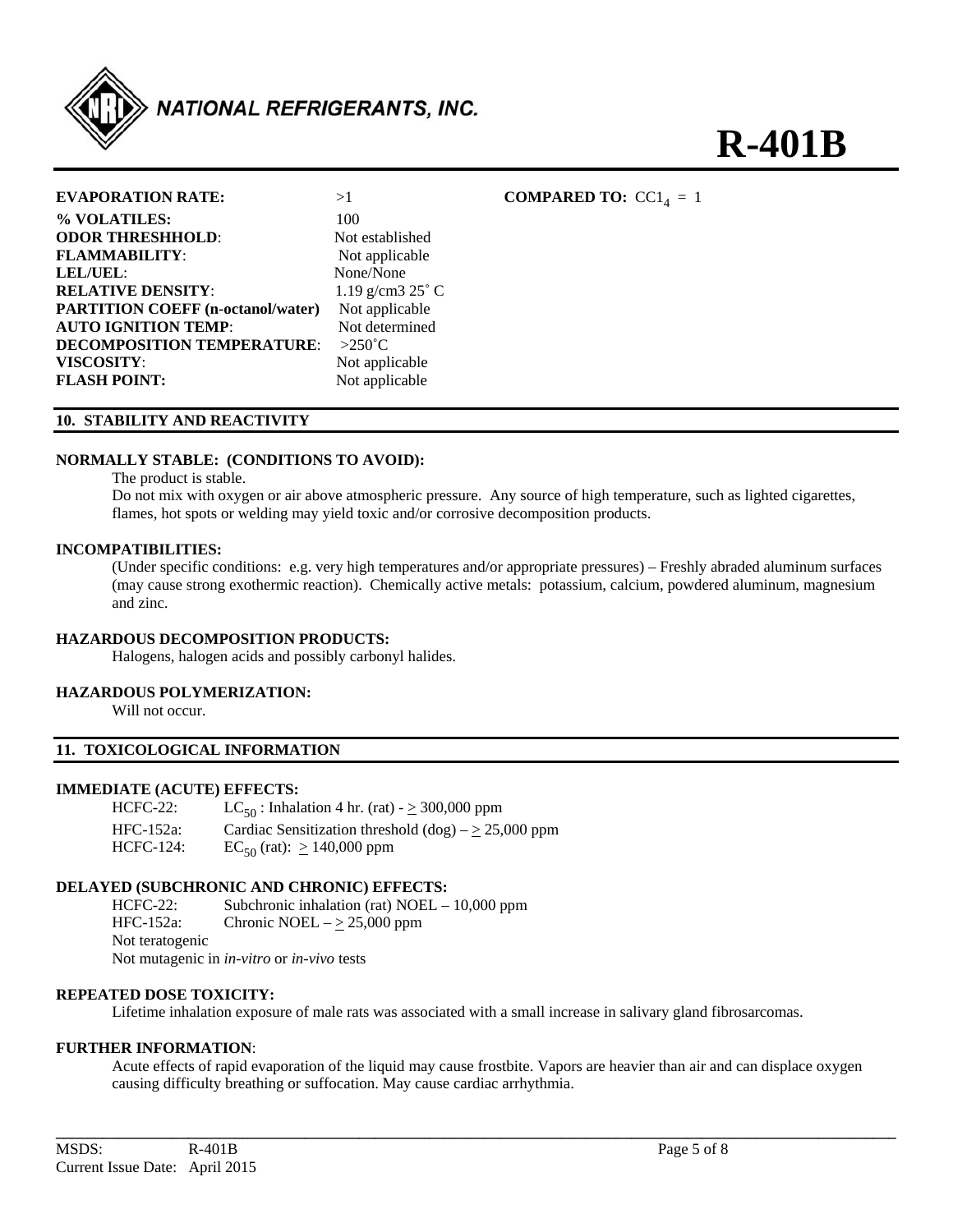

#### **POTENTIAL HEALTH HAZARDS**

- **SKIN:** Irritation would result from a defatting action on tissue. Liquid contact could cause frostbite.
- **EYES:** Liquid contact can cause severe irritation and frostbite. Mist may irritate.
- **INHALATION:** R-401B is low in acute toxicity in animals. When oxygen levels in air are reduced to 12-14% by displacement, symptoms of asphyxiation, loss of coordination, increased pulse rate and deeper respiration will occur. At high levels, cardiac arrhythmia may occur.
- **INGESTION:** Ingestion is unlikely because of the low boiling point of the material. Should it occur, discomfort in the gastrointestinal tract from rapid evaporation of the material and consequent evolution of gas would result. Some effects of inhalation and skin exposure would be expected.

**DELAYED EFFECTS:** None known.

**Ingredients found on one of the OSHA designated carcinogen lists are listed below.** 

#### **INGREDIENT NAME NTP STATUS IARC STATUS OSHA LIST**

No ingredients listed in this section

#### **OTHER DATA:**

Lifetime exposure of male rats to HCFC-22 was associated with a small increase in salivary gland fibrosarcomas.

#### **12. ECOLOGICAL INFORMATION**

**Degradability (BOD):** R-401B is a gas at room temperature; therefore, it is unlikely to remain in water. **Octanol Water Partition Coefficient:** See section 9

#### **13. DISPOSAL CONSIDERATIONS**

#### **RCRA**

|  |                                |  | Is the unused product a RCRA hazardous waste if discarded? |  |
|--|--------------------------------|--|------------------------------------------------------------|--|
|  | If yes, the RCRA ID number is: |  |                                                            |  |

Not a hazardous waste. Not applicable.

#### **OTHER DISPOSAL CONSIDERATIONS:**

Disposal must comply with federal, state, and local disposal or discharge laws. R-401B is subject to U.S. Environmental Protection Agency Clean Air Act Regulations Section 608 in 40 CFR Part 82 regarding refrigerant recycling.

The information offered here is for the product as shipped. Use and/or alterations to the product such as mixing with other materials may significantly change the characteristics of the material and alter the RCRA classification and the proper disposal method.

#### **14. TRANSPORT INFORMATION**

| <b>US DOT ID NUMBER:</b><br>US DOT PROPER SHIPPING NAME:                                                                       | UN3163<br>Liquefied Gas n.o.s. (Chlorodifluoromethane, Chlorotetrafluoroethane, Difluoroethane) |  |
|--------------------------------------------------------------------------------------------------------------------------------|-------------------------------------------------------------------------------------------------|--|
| US DOT HAZARD CLASS:                                                                                                           |                                                                                                 |  |
| <b>US DOT PACKING GROUP:</b>                                                                                                   | Not applicable                                                                                  |  |
| For additional information on shipping regulations affecting this material, contact the information number found in Section 1. |                                                                                                 |  |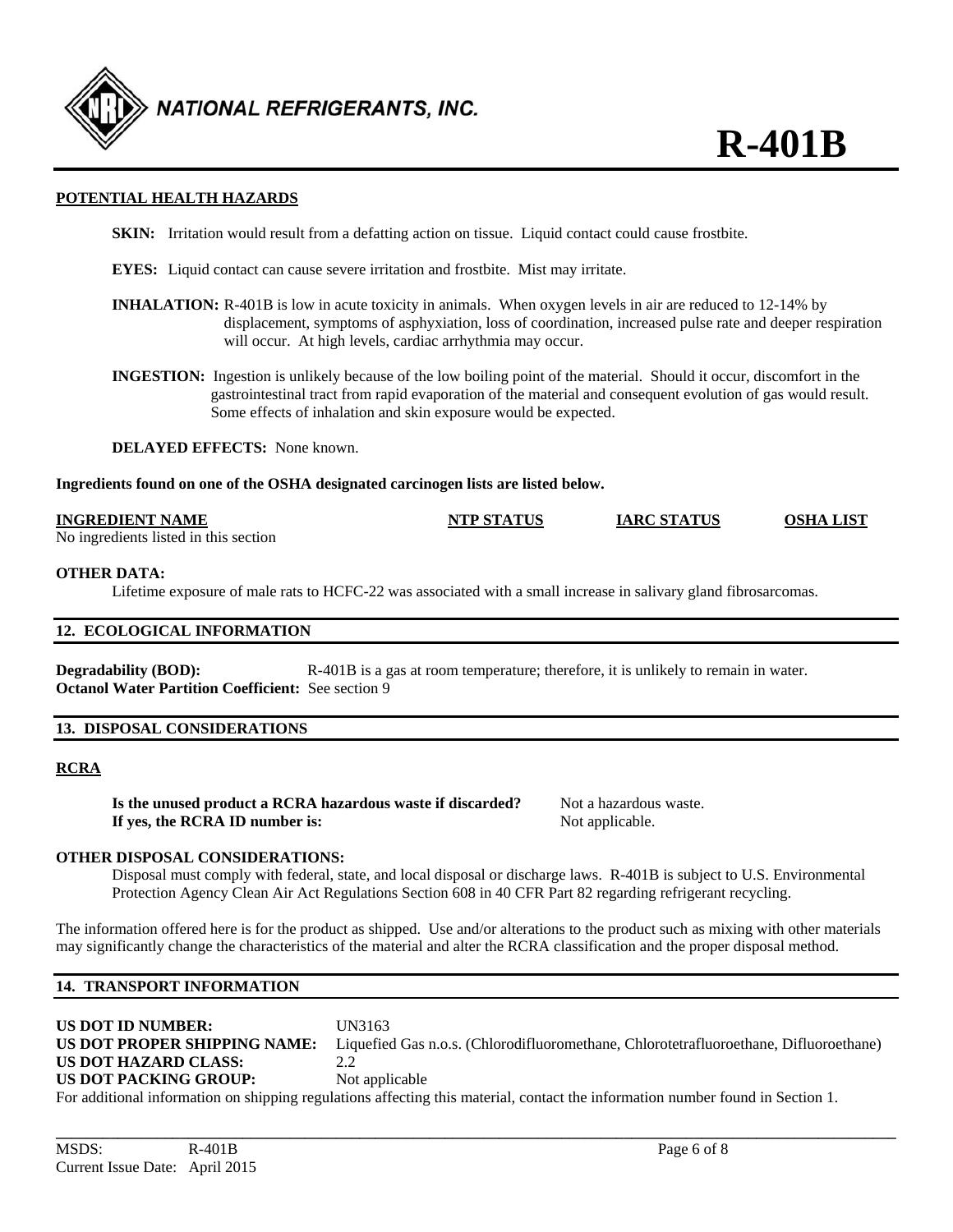

#### **15. REGULATORY INFORMATION**

#### **TOXIC SUBSTANCES CONTROL ACT (TSCA)**

|                    | <b>TSCA INVENTORY STATUS:</b> Components listed on the TSCA inventory                 |  |
|--------------------|---------------------------------------------------------------------------------------|--|
| OTHER TSCA ISSUES: | Subject to Section 12 (b) export notification. May contain 0-10 ppm Ethane, 2-chloro- |  |
|                    | 1,1,1-trifluoro, CAS# 75-88-7.                                                        |  |

#### **SARA TITLE III / CERCLA**

"Reportable Quantities" (RQs) and/or "Threshold Planning Quantities" (TPQs) exist for the following ingredients.

#### **INGREDIENT NAME SARA / CERCLA RQ (lb.) SARA EHS TPQ (lb.)**

No ingredients listed in this section

**Spills or releases resulting in the loss of any ingredient at or above its RQ requires immediate notification to the National Response Center [(800) 424-8802] and to your Local Emergency Planning Committee.** 

**SECTION 311 HAZARD CLASS:** IMMEDIATE PRESSURE

#### **SARA 313 TOXIC CHEMICALS:**

The following ingredients are SARA 313 "Toxic Chemicals". CAS numbers and weight percents are found in Section 2.

#### **INGREDIENT NAME COMMENT**

Chlorodifluoromethane (HCFC-22) None Chlorotetrafluoroethane (HCFC-124) None

#### **STATE RIGHT-TO-KNOW**

In addition to the ingredients found in Section 2, the following are listed for state right-to-know purposes.

#### **INGREDIENT NAME WEIGHT % COMMENT**

No ingredients listed in this section

#### **ADDITIONAL REGULATORY INFORMATION:**

R-401B is subject to U.S. Environmental Protection Agency Clean Air Act Regulations at 40 CFR Part 82.

**WARNING: Do not vent** to the atmosphere. To comply with provisions of the U.S. Clean Air Act, any residual must be recovered. **Contains Chlorodifluoromethane and Chlorotetrafluoroethane**, HCFC substances which harm public health and the environment by destroying ozone in the upper atmosphere. Destruction of the ozone layer can lead to increased ultraviolet radiation which, with excess exposure to sunlight, can lead to an increase in skin cancer and eye cataracts. **Contains Difluoroethane**, an HFC, a greenhouse gas which may contribute to global warming.

#### **WHMIS CLASSIFICATION (CANADA):**

 This product has been evaluated in accordance with the hazard criteria of the CPR and the MSDS contains all the information required by the CPR.

**\_\_\_\_\_\_\_\_\_\_\_\_\_\_\_\_\_\_\_\_\_\_\_\_\_\_\_\_\_\_\_\_\_\_\_\_\_\_\_\_\_\_\_\_\_\_\_\_\_\_\_\_\_\_\_\_\_\_\_\_\_\_\_\_\_\_\_\_\_\_\_\_\_\_\_\_\_\_\_\_\_\_\_\_\_\_\_\_\_\_\_\_\_\_\_\_\_\_\_\_\_\_\_\_\_\_\_\_** 

#### **FOREIGN INVENTORY STATUS:**

 Canada – Listed on DSL (HCFC-22 and HFC-152a) EU – EINECS # 2008719 – HCFC-22 # 2008661 – HFC-152a # 2206296 – HCFC-124

MSDS: R-401B R2018 R2018 R2018 R2022 R2018 R3ge 7 of 8 Current Issue Date: April 2015